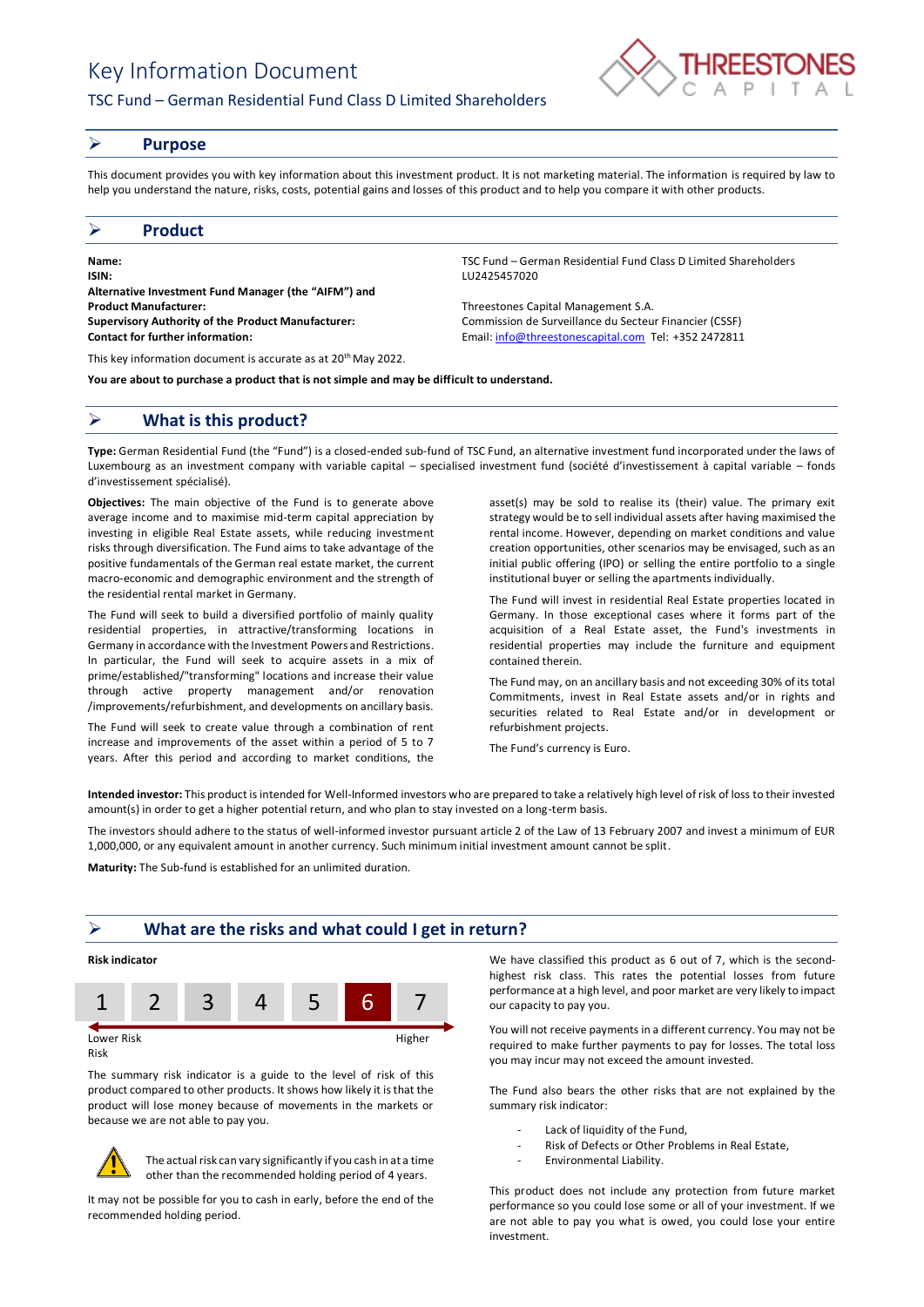# Key Information Document



# TSC Fund – German Residential Fund Class D Limited Shareholders

#### **Performance scenarios**

Market developments in the future cannot be accurately predicted. The scenarios shown are only an indication of some of the possible outcomes based on recent returns. Actual returns could be lower.

| Investment of EUR10,000 |                                     | If you cash in after 1<br>year | If you cash in after 2<br>years | If you cash in after 4<br><b>Vears</b> (recommended holding<br>period) |
|-------------------------|-------------------------------------|--------------------------------|---------------------------------|------------------------------------------------------------------------|
| <b>Stress scenario</b>  | What you might get back after costs | EUR 9,246.25                   | EUR 9,337.72                    | EUR 9,089.85                                                           |
|                         | Average return each year            | $-7.54%$                       | $-3.37%$                        | $-2.36%$                                                               |
| Unfavorable scenario    | What you might get back after costs | EUR 9.331.30                   | EUR 9,497.02                    | EUR 9.752.16                                                           |
|                         | Average return each year            | -6.69%                         | $-2.55%$                        | $-0.63%$                                                               |
| Moderate scenario       | What you might get back after costs | EUR 9.841.60                   | EUR 10,644.75                   | EUR 12,116.12                                                          |
|                         | Average return each year            | $-1.58%$                       | 3.17%                           | 4.92%                                                                  |
| Favorable scenario      | What you might get back after costs | EUR 9,976.65                   | EUR 11,461.56                   | EUR 13,666.95                                                          |
|                         | Average return each year            | $-0.23%$                       | 7.06%                           | 9.35%                                                                  |

This table shows the money you could get back over the next 4 years, under different scenarios, assuming that you invest EUR10,000. The scenarios shown illustrate how your investment could perform. You can compare them with the scenarios of other products.

The scenarios presented are an estimate of future performance based on evidence from the past on how the value of this investment varies, and are not an exact indicator. What you get will vary depending on how the market performs and how long you keep the investment/product.

This product cannot be easily cashed in. This means it is difficult to estimate how much you would get back if you cash in before the end of the recommended holding period. You will either be unable to cash in early or you will have to pay high costs or make a large loss if you do so.

The figures shown include all the costs of the product itself, but may not include all the costs that you pay to your advisor or distributor. The figures do not take into account your personal tax situation, which may also affect how much you get back.

# ➢ **What happens if German Residential Fund is unable to pay out?**

The investor may face a financial loss due to the default of the Fund. This loss is not covered by an investor compensation or guarantee scheme.

Upon the dissolution of the Fund in the context of insolvency proceedings, the assets of the Fund will be liquidated in an orderly manner and all investments or the proceeds from the disposal or liquidation of investments will be distributed to the Limited Shareholders in compliance with the distribution policy.

# ➢ **What are the costs?**

The Reduction in Yield (RIY) shows what impact the total costs you pay will have on the investment return you might get. The total costs take into account one-off, ongoing and incidental costs

The amounts shown here are the cumulative costs of the product itself, for three different holding periods. They include potential early exit penalties. The figures assume you invest EUR10,000. The figures are estimates and may change in the future.

### **Costs over time**

The person selling you or advising you about this product may charge you other costs. If so, this person will provide you with information about these costs and show you the impact that all costs will have on your investment over time.

| Investment of EUR10,000         | If you cash in after 1 year | If you cash in after 2 years | If you cash in after 4 years<br>(recommended holding period) |
|---------------------------------|-----------------------------|------------------------------|--------------------------------------------------------------|
| Total costs                     | EUR 988.40                  | EUR 1,662.85                 | EUR 2.896.85                                                 |
| <b>RIY (Reduction in Yield)</b> | 9.29%                       | 7.22%                        | 5.32%                                                        |